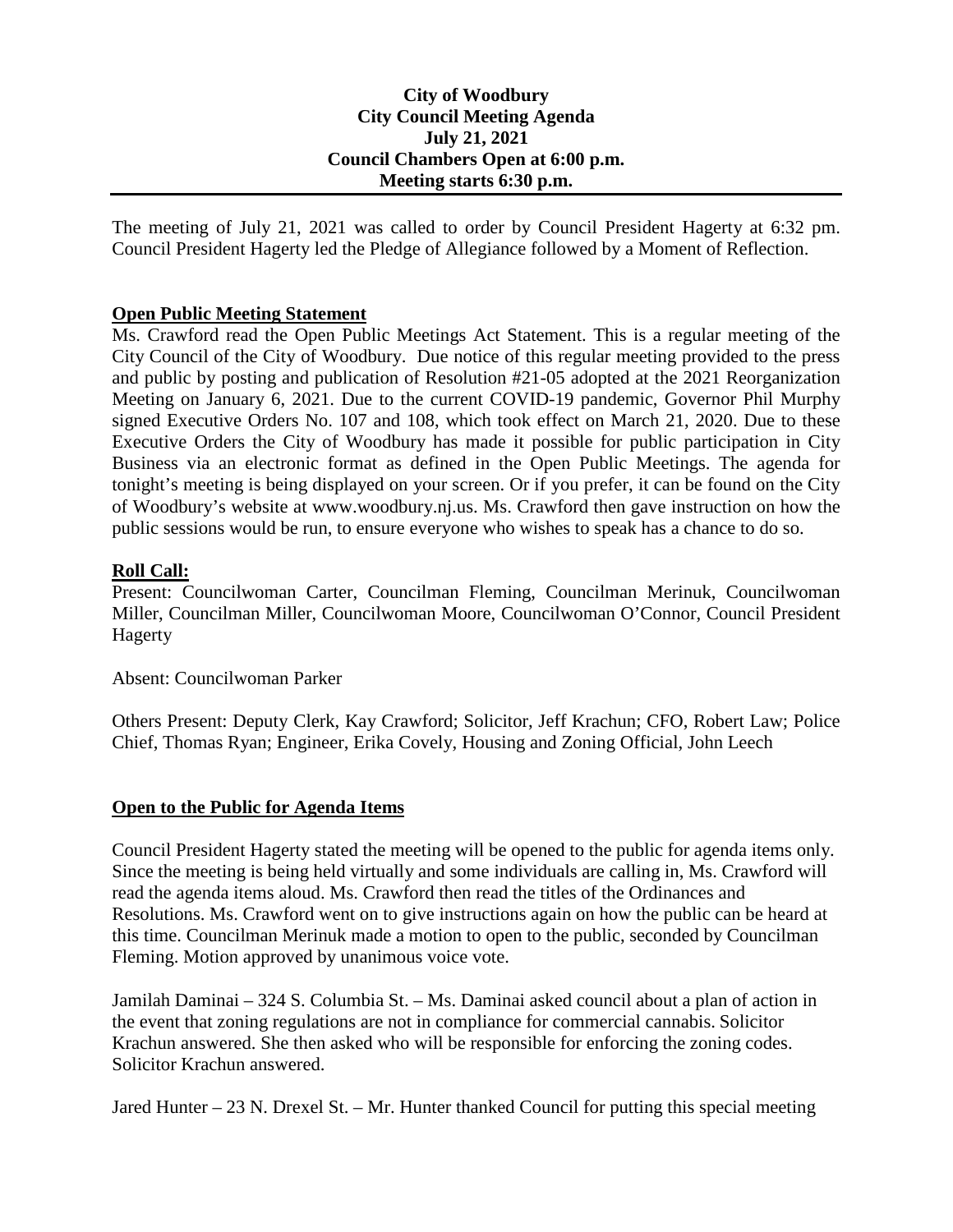### **City of Woodbury Special Business Meeting July 21, 2021**

together. He then asked for details regarding how and when the ordinance got drafted, by whom and the responsible party for determining the language use. He also asked why we are not allowing facilities to be located on Broad Street, specifically north of Carpenter and south of Hess. He wanted to know exactly what classes do this ordinance allow for, and which classes it would be prohibiting. Lastly he inquired how the planning and zoning board will be involved in this process. Council President Hagerty and Solicitor Krachun answered. Mr. Hunter stated that he would like council to reconsider and allow for further public discussion regarding allowing facilities on Broad Street in center city.

Amanda Terpstra – 442 Poplar Ave. Woodbury Heights – Ms. Terpstra reintroduced their business and highlighted why working with Bestbuds is in the city's best interest. She stated that their company is here to cooperate with in the interest of the City of Woodbury and is willing to bridge the gap of the stigma associated with cannabis commerce. She stated that the proposed location for Bestbuds is in compliance and outside of all drug-free school zones; however this ordinance conflicts with their location of choice. She then brought up residential concerns that were brought up in the public forum. Ms. Terpstra stated that their proposed location is in a C1 district located downtown that will provide direct economic impact to the local business community, the location is not directly next to any residential properties, and it is outside of the drug free school zones. The storefront has designated parking and is located next to a municipal plot to avoid traffic or parking buildup on South Broad St. She described the short wait-times and market change considering COVID-19, and how many people utilize home delivery for cannabis commerce. Ms. Terpstra then described order control and inventory regulations mandated by the state. She stated that BestBuds is a NJ certified woman-owned business recognized by the National Hemp Association as a social equity-conscious business, and was recently awarded a minority scholarship from the NJ Cannabis Trade Association. Ms. Terpstra expressed the need for BestBuds to be located in close proximity to public transportation not only for consumers but for their employees. She explained that the State of NJ has mandated that there shall be no on-site consumption in or around the dispensary. With Woodbury having limited inventory on potential site locations, Ms. Terpstra asked that council reconsider their zoning ordinance so their proposed location will not be excluded.

John Belko – 53 N. Childs Street – Mr. Belko congratulated council for moving forward with the ordinance. He stated that he hopes council will reconsider allowing mixed-use throughout Broad Street excluding areas within the 1000 feet perimeters of schools.

Mike McQueeny – No address announced – Mr. McQueeny introduced himself as a council member for Bestbuds as a practicing cannabis attorney, and a professor of cannabis law and policy. Mr. McQueeny addressed the concerns of the public and discussed how businesses like these are regulated. He also addressed how the state of NJ has a much more competitive and complex licensing process by presenting the data over the past few years showing the number of licenses application submissions vs. awards. He commended council for putting this ordinance into place and assured the pubic and council that any concerns will be addressed at the zoning board meeting. He emphasized that this may be new to the City of Woodbury, but there are dispensaries in NJ that have been operating for over a decade with no negative impact within the community due to enforced local regulations. In closing Mr. McQueeny stated that he was in favor of the ordinance proposed but would like to extend the boundaries to an areas of town that could benefit from this business type.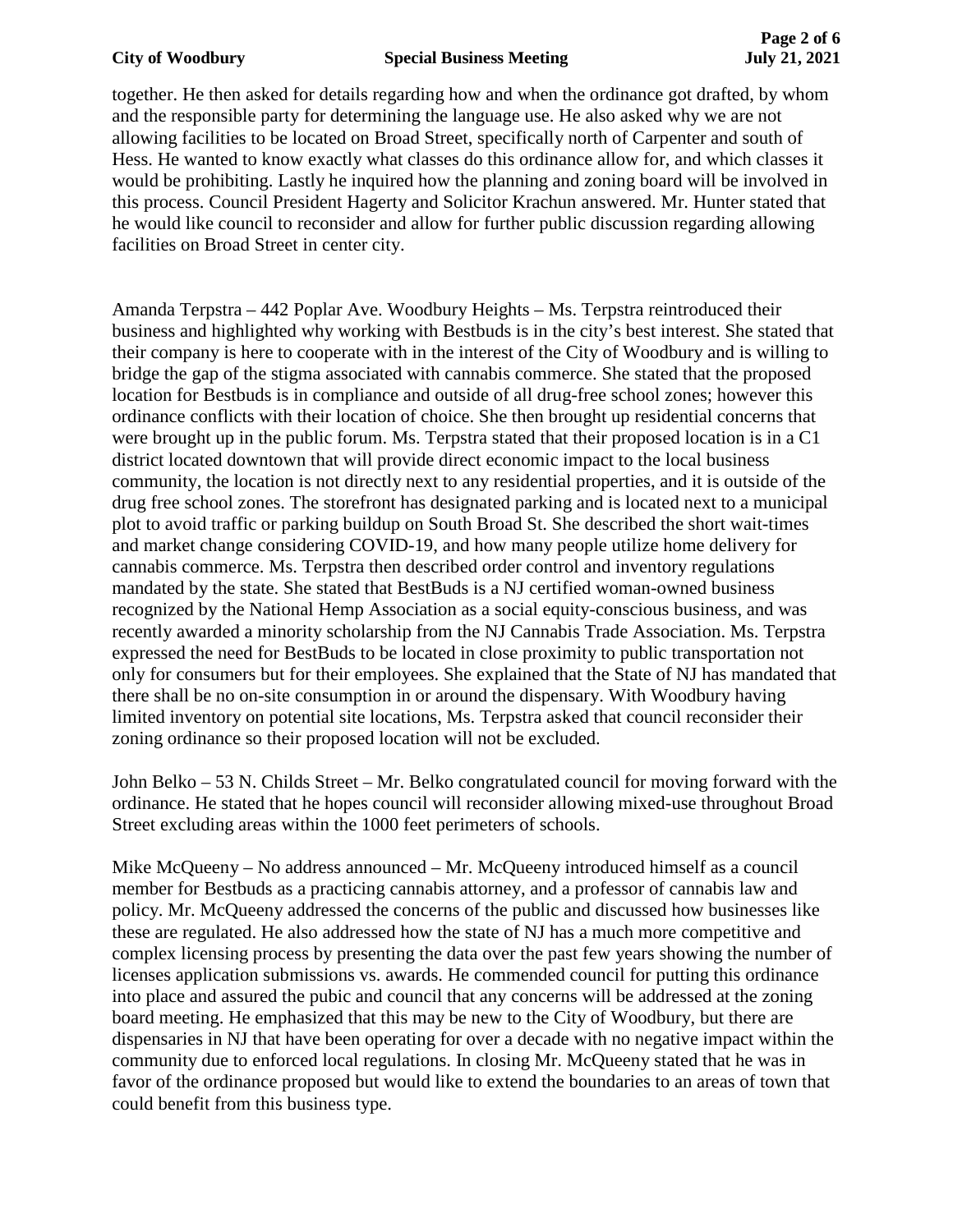Jennifer Demby – 665 Cherry St.– Ms. Demby expressed that she was grateful that council is deciding to opt-in, but we should reconsider their decision against the exclusion of Broad St within center city. She expressed that she personally will not be a consumer, but it is important to diversify the businesses on Broad Street.

Malcolm Anderson – No address announced – Mr. Anderson inquired if the City has officially opted-in or out. Council president Hagerty answered. He then asked for further clarification on the process. Solicitor Krachun answered.

Hearing no one, Councilman Merinuk made a motion to close to the public, seconded by Councilman Fleming. Motion approved by unanimous voice vote.

Councilman Merinuk made a comment while the meeting was open to the public expressing his intention to amend Ordinance No. 2342-21 amending Chapter 202, Zoning of the City code to permit the operation of certain classes of legal cannabis businesses within certain zoning districts of the City of Woodbury, to remove section 2, No. 4C and alter section 2 No. 4D to allow retail cannabis commerce on Broad Street. After closing to the public, Councilman Merinuk made a motion to introduce the Ordinance as Amended to remove the restriction stating, "Establishments Cannabis Retail establishments may not be located on Broad Street on any parcel north of Carpenter Street nor south of Hess Avenue."

Councilman Merinuk made a made a motion to amend Ordinance No. 2342-21 amending Chapter 202, Zoning of the City code to permit the operation of certain classes of legal cannabis businesses within certain zoning districts of the City of Woodbury, to remove section 2, No. 4C and alter section 2 No. 4D to allow retail cannabis commerce on Broad Street. Motion seconded by Councilman Miller.

Council President Hagerty raised concern regarding parking accessibility being in compliance with the zoning requirements. Housing and Zoning Official, Mr. Leech and Solicitor Krachun responded.

Councilman Fleming expressed his concern for complaints of residents. He referenced the public's opinions on the liquor store on Broad St when expressing his concerns. He suggested that any amendments to the redevelopment plan in regards to zoning did not need to be done today. He also then suggested instead of amending the redevelopment plan, utilizing the concept of conditional use. He then explained the processes and policies of zoning and planning for the public to have a full understanding.

Councilwoman O'Connor assured the public that this is only the first step in this process. As we progress and determine which processes work, and which don't, we will have the ability to modify as we go along with both the opinions of the residents and social equity in mind.

Councilman Miller asked Councilman Fleming to clarify his statement about complaints regarding the liquor store and differentiate if the complaints were about the business, or loitering. Councilman Fleming clarified and further explained.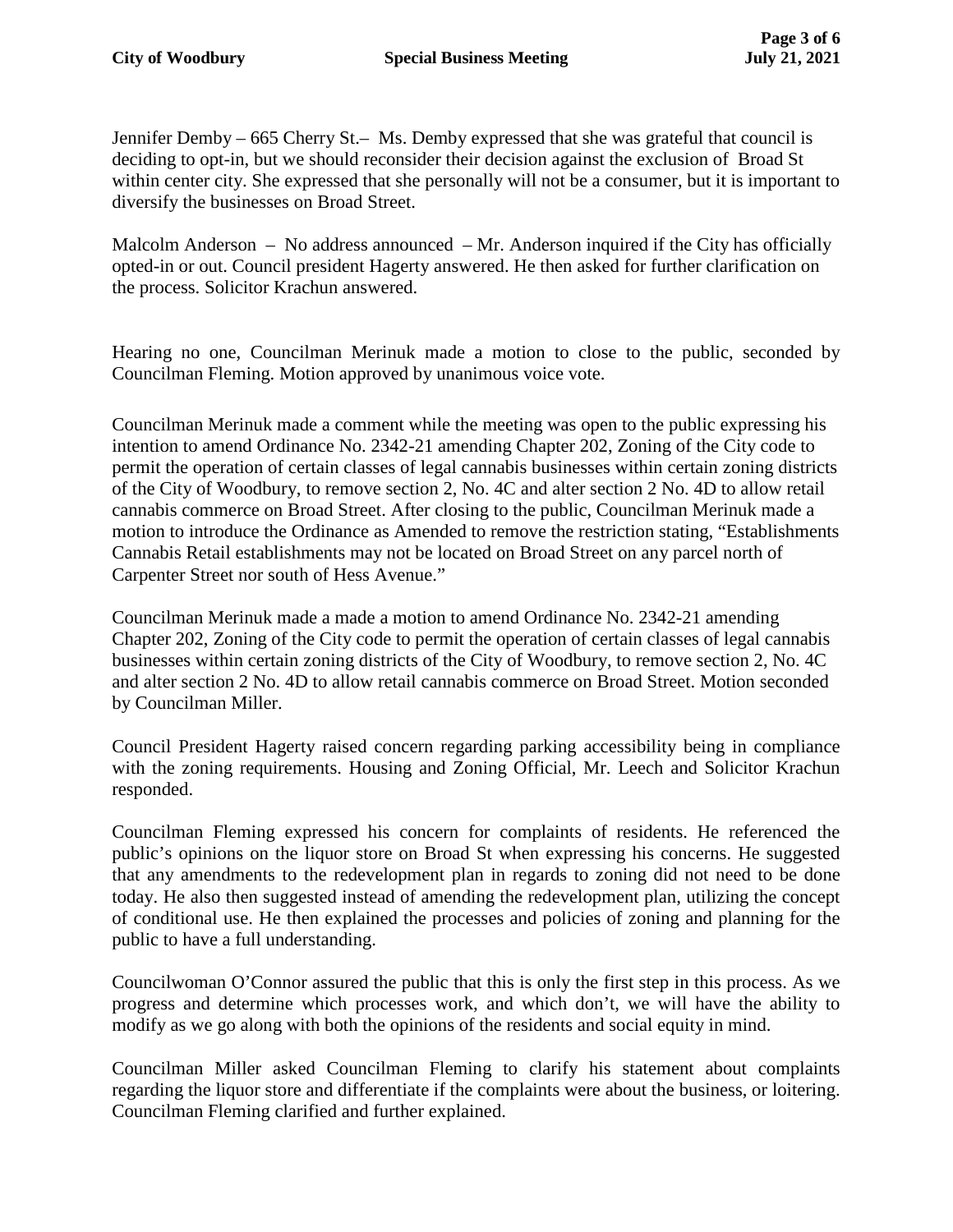Councilman Miller explained that with the heavier foot traffic in the downtown area, we should consider stricter policing of those areas. He also expressed being in favor of commercial cannabis on Broad St.

After discussion, Council held a roll call vote on the motion to amend the Ordinance.

Ayes 8 Councilwoman Carter, Councilman Fleming, Councilman Merinuk, Councilwoman Miller, Councilman Miller, Councilwoman Moore, Councilwoman O'Connor, Council President Hagerty

Nays 0 Absent 1 Councilwoman Parker

Abstain 0

# **ORDINANCE 2342-21** AN ORDINANCE BY THE CITY OF WOODBURY IN GLOUCESTER COUNTY, NEW JERSEY AMENDING CHAPTER 202, ZONING, OF THE CITY CODE TO PERMIT THE OPERATION OF CERTAIN CLASSES OF LEGAL CANNABIS BUSINESSES WITHIN CERTAIN ZONING DISTRICTS OF THE CITY OF WOODBURY

Councilman Merinuk made a motion to introduce **Ordinance 2342-21** An Ordinance By The City Of Woodbury In Gloucester County, New Jersey Amending Chapter 202, Zoning, Of The City Code To Permit The Operation Of Certain Classes Of Legal Cannabis Businesses Within Certain Zoning Districts Of The City Of Woodbury as amended. Councilman Miller seconded.

Motion approved via roll call vote resulting in the following;

Ayes 8 Councilwoman Carter, Councilman Fleming, Councilman Merinuk, Councilwoman Miller, Councilman Miller, Councilwoman Moore, Councilwoman O'Connor, Council President Hagerty Nays 0 Absent 1 Councilwoman Parker Abstain 0

Councilman Fleming asked Council President Hagerty to explain the new timeline for the passage of Ordinance 2342-21. Council President Hagerty explained by amending this ordinance tonight, will allow for this discussion at the Planning and Zoning Board meeting tomorrow night during their regularly scheduled meeting. If the Planning and Zoning Board finalizes any decisions, the second reading could take place as soon as the August  $11<sup>th</sup>$  City Council Meeting. If anything unforeseen takes place we may have to move the August  $11<sup>th</sup>$  Council Meeting to August  $18<sup>th</sup>$  and the second reading could take place on that date. Councilman Fleming clarified with Solicitor Krachun on when a decision needed to be made by.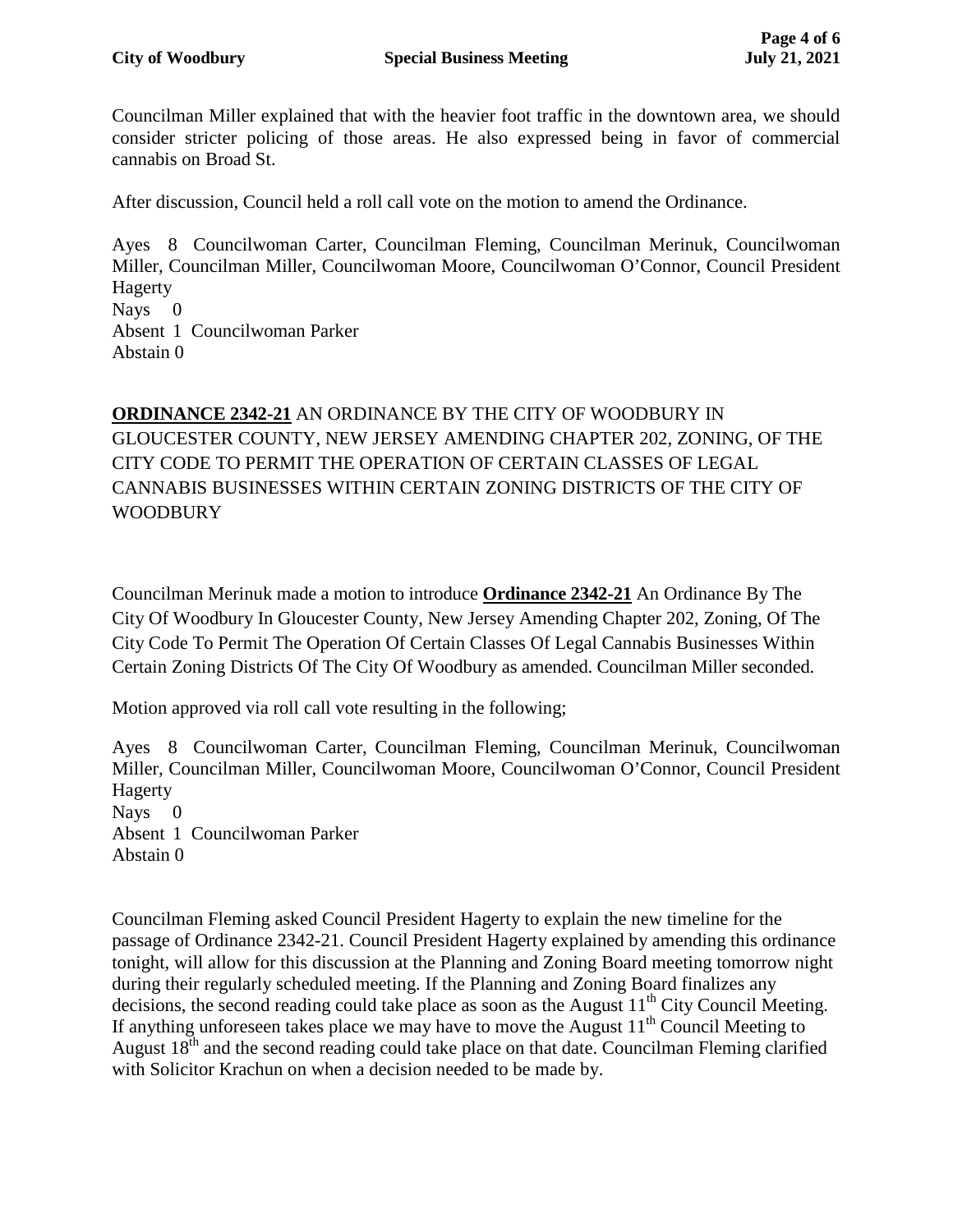# **Resolutions**

**RESOLUTION NO. 21-108** A RESOLUTION OF THE CITY COUNCIL OF THE CITY OF WOODBURY AUTHORIZING THE PLANNING BOARD OF THE CITY OF WOODBURY TO AMEND THE MASTER PLAN REGARDING CANNABIS, PURSUANT TO N.J.S.A. 40:55D-28 Ms. Crawford read the title of the resolution. Councilman Fleming made a motion to adopt the resolution, seconded by Councilwoman O'Connor. Motion approved via roll call vote resulting in the following;

Ayes 8 Councilwoman Carter, Councilman Fleming, Councilman Merinuk, Councilwoman Miller, Councilman Miller, Councilwoman Moore, Councilwoman O'Connor, Council President Hagerty Nays 0 Absent 1 Councilwoman Parker Abstain 0

# **Open to the Public**

Councilwoman O'Connor made a motion to open to the public, seconded by Councilman Fleming. Motion approved by unanimous voice vote.

Amanda Terpstra – 442 Poplar Ave. Woodbury Heights – Ms. Terpstra thanked council and the public to their time and dedication.

Jared Hunter – 23 N. Drexel St. – Mr. Hunter thanked council and Councilman Merinuk for having an open mind in terms of the cannabis ordinance. He expressed gratitude for the discussion and the direction we are heading. Mr. Hunter asked if the format for the summary of public comments in the agenda could be mimicked for city council meetings to capture the essence of what is discussed in these forums. Mr. Hunter also asked if council could look into a hybrid setup for council meetings now that the meetings have resumed to in-person format. He has received a lot of feedback from the public regarding not being able to physically attend, and suggested a live stream may be beneficial for more public participation. Councilwoman O'Connor and council president Hagerty answered.

Anthony Alveario – 522 Delaware St. – Mr. Alveario shared his personal experience as a consumer at dispensaries expressed he had an overall good experience. He did express his displeasure with regards to the amendment made for land use allowing cannabis commerce into center city. Mr. Alveario then referenced his handout pertaining to the GCL and described the potential tax increase residents would face by allowing the GCL to run through the city of Woodbury. He then addressed a concern being the delay in response time for police, fire and emergency procedures that would be caused directly by the traffic from the GCL, as well as the associated cost of the rail. Councilman Merinuk, Councilman Fleming and Council President